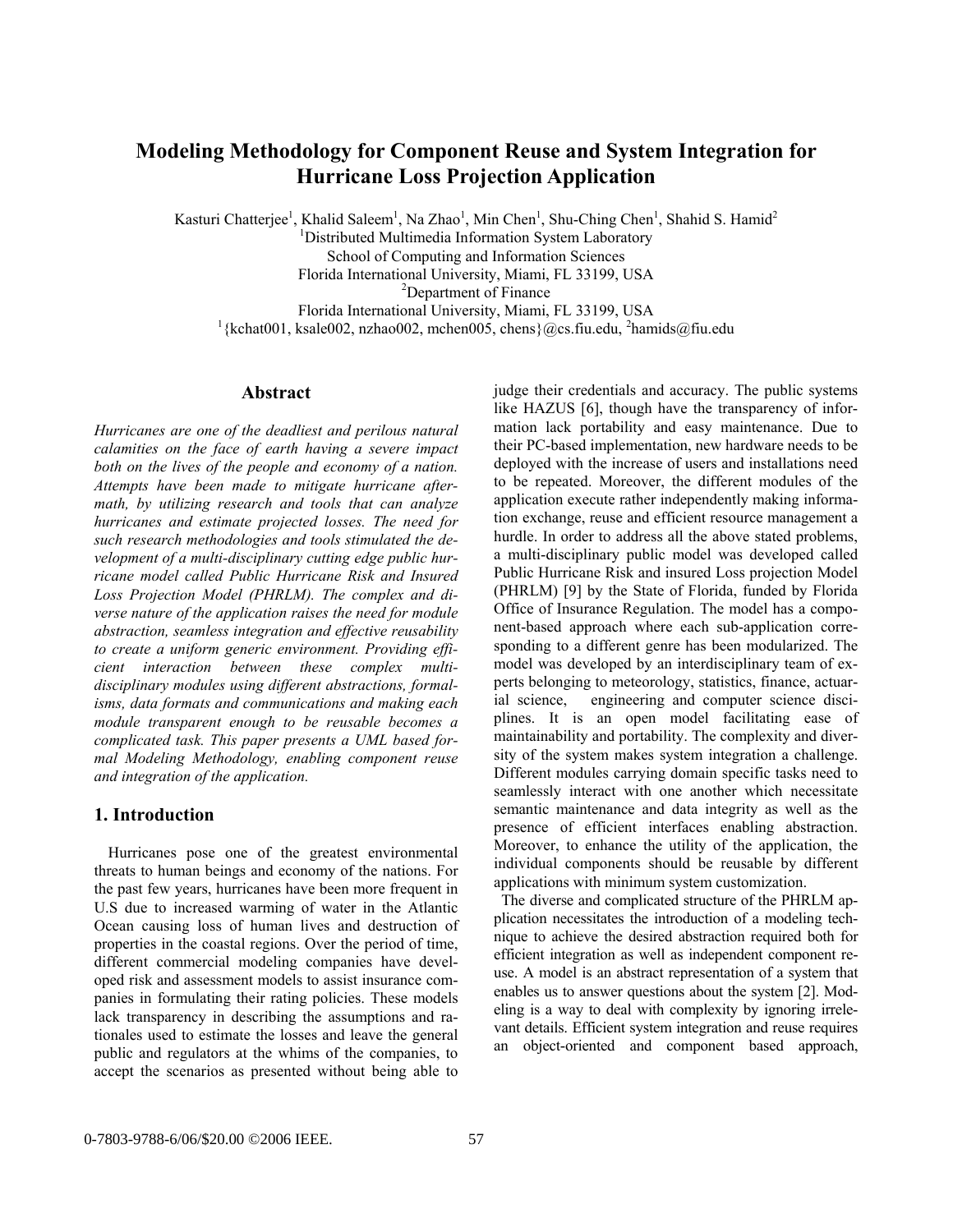

**Figure 1. System Architecture of PHRLM** 

as the main essence of object oriented paradigm is reuse and encapsulation. Hence, to model the application, UML was found to be the appropriate language as the main goal of UML is to provide a standard notation that can be used by all object-oriented methods and to select and integrate the best elements of precursor notations [2].

 Model driven reuse and integration differs from integration and reuse by programming. Programming approach concentrates on a particular scenario and inextensible solution to a specific challenge. Model-driven integration focuses on abstracting the information content into a model that describes the application's information resources and thus makes it easy to be applicable to any system within the same genre.

 This paper proposes a UML based modeling technique to enable and enhance efficient system integration and component reuse for the PHRLM application and serves as a prototype to solve similar problems for multidisciplinary large-scale research applications.

The rest of the paper is organized as follows. Section 2 presents a brief overview and System Architecture of the PHRLM Project, Section 3 discusses the Modeling methodologies undertaken to successfully formalize the application with a focus to enable component reuse and system integration modeling techniques followed by Section 4 which presents the conclusion.

## **2. Overview of PHRLM**

The PHRLM model is a probabilistic model designed to estimate damage and insured losses due to the occurrence of hurricanes in the Atlantic Basin. The PHRLM estimates the full probabilistic distribution of damage and

loss for any significant storm event. The modeling methodology of PHRLM can be partitioned into three major components: (a) Wind Module, (b) Vulnerability Module and (c) Insured Loss Module. The major components are developed independently before integration. The Wind Hazard Module is a meteorological module which deals with estimating the number of hurricanes and storm genesis time, generating storm track, open terrain wind speeds and ultimately the wind probability for each zip code. The next module is the Vulnerability Module which is an engineering module which simulates the wind damages, generates the damage matrices and the vulnerability functions for mitigated structures. The final module is the Insured Loss Module which models the wind deductibles, generates the annual loss and the expected loss cost for a specific hurricane. The model can estimate losses in a particular zip code and can also simulate a potential storm. Each module can be considered as a business object component which provides a service-oriented interface to external systems and allows interoperability between systems.

## **2.1. System Architecture**

 An appropriate system architecture provides flexible yet robust infrastructures to build, extend and maintain any application. The PHRLM system uses a modular component-based architecture. PHRLM being a multidisciplinary project, different modules relate to one or more domains. Due to the research nature of this application, each module is subject to constant revision and update. Thus, the modules are made as loosely coupled as possible to meet the flexibility and adaptability require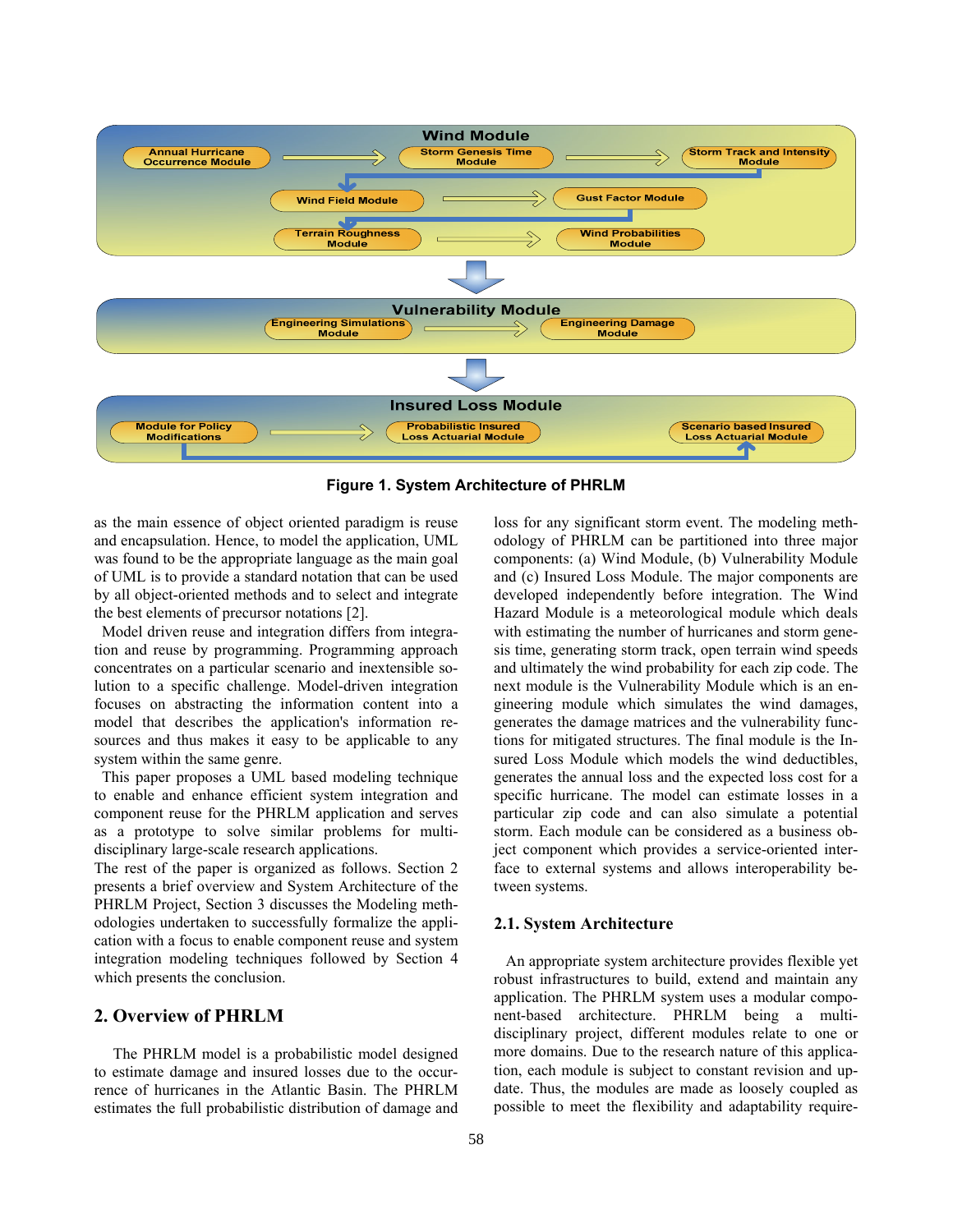ments. In Figure 1, the system architecture of the application is illustrated.



**Figure 2. Use Case Diagram of PHRLM** 

### **3. Modeling Methodology**

 The multi-disciplinary nature of the project makes integration and component reuse a challenging job as it increases the complexity of the system manifold. Thus, arose the need of modeling to provide the necessary abstraction required to achieve seamless integration and reuse efficiently. The modular nature of the system and the reusability requirement makes object-oriented modeling apt for the job.

### **3.1. Enabling Component Reuse Using UML**

 With the increase of complexity and size of applications, development costs have increased manifold. Thus, efficient reuse of existing technologies has become very important. Object-oriented paradigm enables easy reuse of components. An object-oriented framework is defined as a set of classes that embodies an abstract design for solutions to a family of related problems [2].

 Since, our application is a public-benefiting open model; one of the main requirements was reuse by other similar applications. As explained earlier, there are several modules in the system performing specific tasks. For example, the Vulnerability Module calculates the damage ratios with the supplied values of vulnerability statistics and wind speed. The same module has the potential to be extended for being reused in calculating the damage caused by other kind of wind based natural calamity like Tornados etc. by appropriate control of the input parameters and customization. Moreover, currently the model can estimate hurricane losses for only residential structures. However, the model is highly extensible and allows for the addition of components to estimate losses for commercial structures and high rise buildings. The model can also be used as a reference to develop similar models for other vulnerable coastal areas and can be extended to develop general Disaster Control and Management models.

 For effective reuse several criteria should be satisfied by each module as well as by the entire system. The module should have a proper abstraction to make the complex functionalities transparent to the user, it should be portable and should be able to exist and co-operate independently outside the existing framework. Efficient component reuse also needs the entire system to be loosely coupled so that the dependence of each module with one another is as minimal as possible. To fulfill all the above requirements, a modeling technique is required. UML provides the required abstraction and a complete standardized description of the system. Each UML diagram is designed to let developers and customers view a software system from a different perspective and varying degree of abstraction. UML diagrams commonly include Use Case Diagrams, Class Diagrams, Interaction Diagrams, State Diagrams, Activity Diagrams and physical Diagrams.

 Major reuse scenarios can be modeled by three generalization relationships supported by Use Case Diagrams [5] viz. <extend>, <include> and <inheritance>. An extending use case is an alternate course of the base use case. An include dependency is a generalization relationship denoting the inclusion of the behavior described by another use case. The third way of reuse is inheritance of use cases where one use case is inherited from other use cases and the inheriting use case would completely replace one or more of the courses of action of the inherited use case. The introduction of these generalization techniques allows reuse both within the application as well as by other external applications.

 Based on the component reuse frameworks proposed in [7, 8], two major characteristics need to be considered: class generality assessment and relations among classes. As proposed in [7, 8], a class may be marked as *general* or *specific*. A *general* class is expected to be reused but a *specific* class is intended for a particular application. This concept is extended and used in modeling of our system. Since every component is aimed to be reusable, hence classes belonging to different modules should be a *general* class. However within a particular module, the class can be *specific*. Figure 2 denotes the Use Case diagram of the entire system which depicts the implementation of <include> relationship among different modules. To maintain the generality of the classes and to make each module independent,  $\leq$ xtend $>$  or  $\leq$ inheritance $>$  relationship is not used within the system. Thus, the individual modules can be easily extended or inherited in other applications without any constraint of inter-modular dependability. Figure 3 explains one such scenario where the Vulnerability Module could be extended to different types of application specific estimation scenarios like the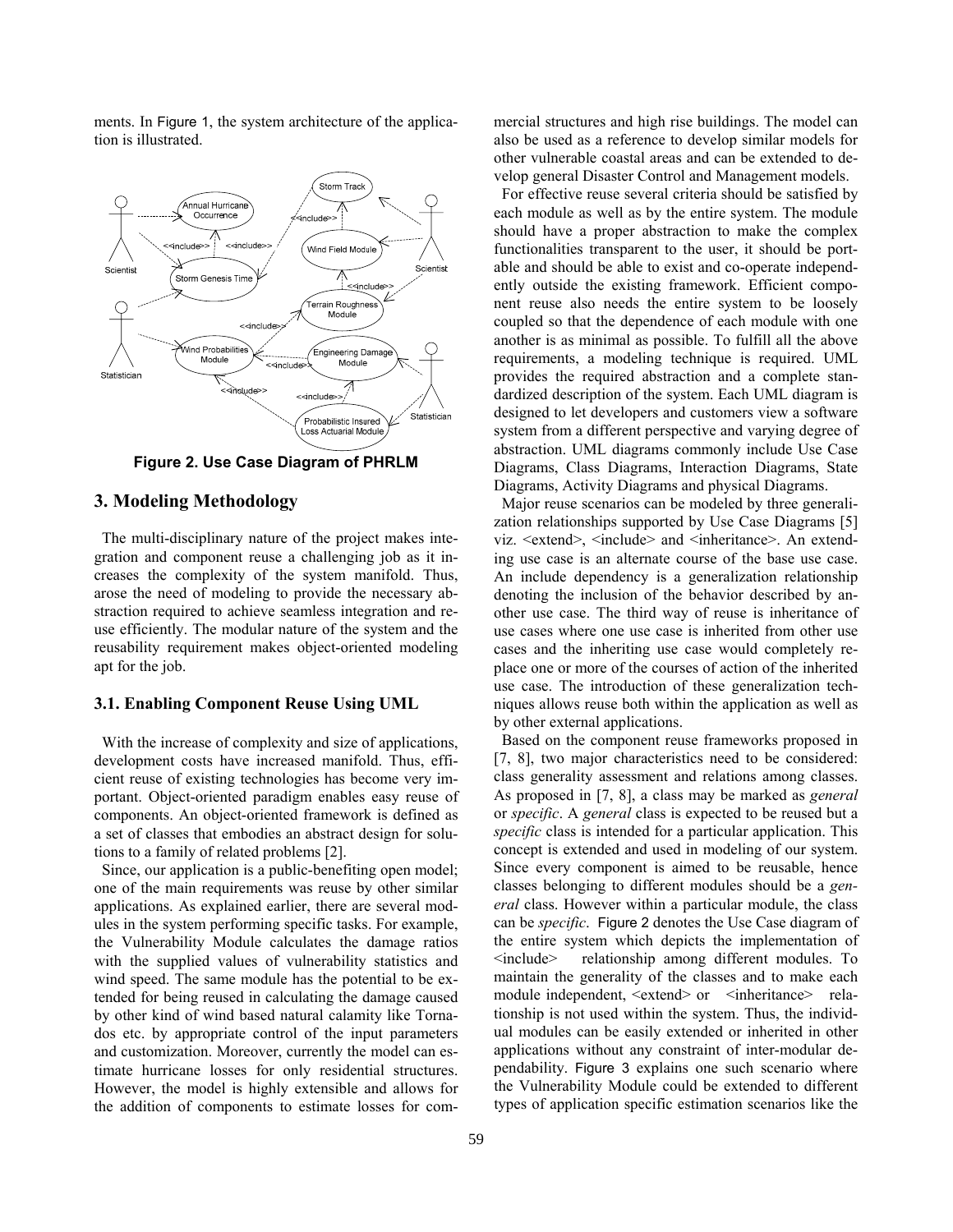

**Figure 3. Component Reuse Modeling** 

Damage Estimation for other Wind Associated Natural Calamity and the generation of Damage Matrices and Vulnerability Function for Commercial buildings. The modeling technique applied to PHRLM aiming at component reuse can be formalized as:

### *Definition 1:*

*If, there is a loosely coupled system with self sufficient interacting modules, each module will be modeled using a separate Use Case.* 

#### *Definition 2:*

Suppose there exist two Use Cases  $UC_A$  and  $UC_B$  for *modules A and B respectively. The only generalization relation that can exist between A and B is*  $UC_A$  *<include>*  $UC_B$  due to the loosely coupled nature of the system. *However, in order to reuse a generic Use Case UC<sub>A</sub>, it should have a generalization relationship of <extend> with any customized external Use Case.*

 Once the Use Cases have been defined, the class diagrams are required to model classes. Class Diagrams describe the structure of the system in terms of classes and objects. The reuse potential of class depends on the extent to which class to class relationship or coupling is defined [7, 8]. Classes are related to other classes if they expect to use and reuse other classes in present implementations and future applications [5]. The class to class relationship is very useful to plug in a component from one application to another. One of the ways to design the class relationship is by formulating the use case to a class relationship, i.e., by keeping track of the classes included in each use case and then using the use case relationship to determine if the classes are related. Figure 4 denotes the Class Diagram of a component of the PHRLM model which explains the class relationships and hierarchy in detail. For example, the class *fitDistriBean* is related to *SimuSelection.* Hence in order to reuse *fitDistriBean* in some other application, the class *SimuSelection* needs to

be present in that particular application too. Thus, if a component of an application was to be reused, the detailed class relationship gives the flexibility of functional application-nature dependent modification and customization. The rationale used behind modeling the classes of PHRLM to help efficient component reuse is as follows:

#### *Definition 3:*

*Within the classes of the same Use Case, <extend> relationship can exist but not between classes of different Use Cases.* 

 The three definitions described above form the basic rationale by which efficient component reuse was modeled for a diverse loosely coupled system where modules communicate with each other using Data Flow. The approach provides a modeling prototype for any Disaster Management Application consisting of several components performing different domain specific jobs. Thus, with proper UML modeling using Use Case Diagrams and Class Diagrams, the different components of the PHRLM system can be customized and plugged in by other applications efficiently.



**Figure 4. Modeling of Class level Coupling of a PHRLM Module** 

### **3.2. Enabling Component Integration Using UML**

 The multi-disciplinary nature of PHRLM makes system integration an indispensable but a very complex task. Maintaining semantic uniformity of the data as well as their seamless communication among the different modules becomes a challenging job. Due to the diverse nature of the project, the integration of PHRLM could not be achieved by following any one of the popular integrating techniques like File Transfer, Shared Database, Remote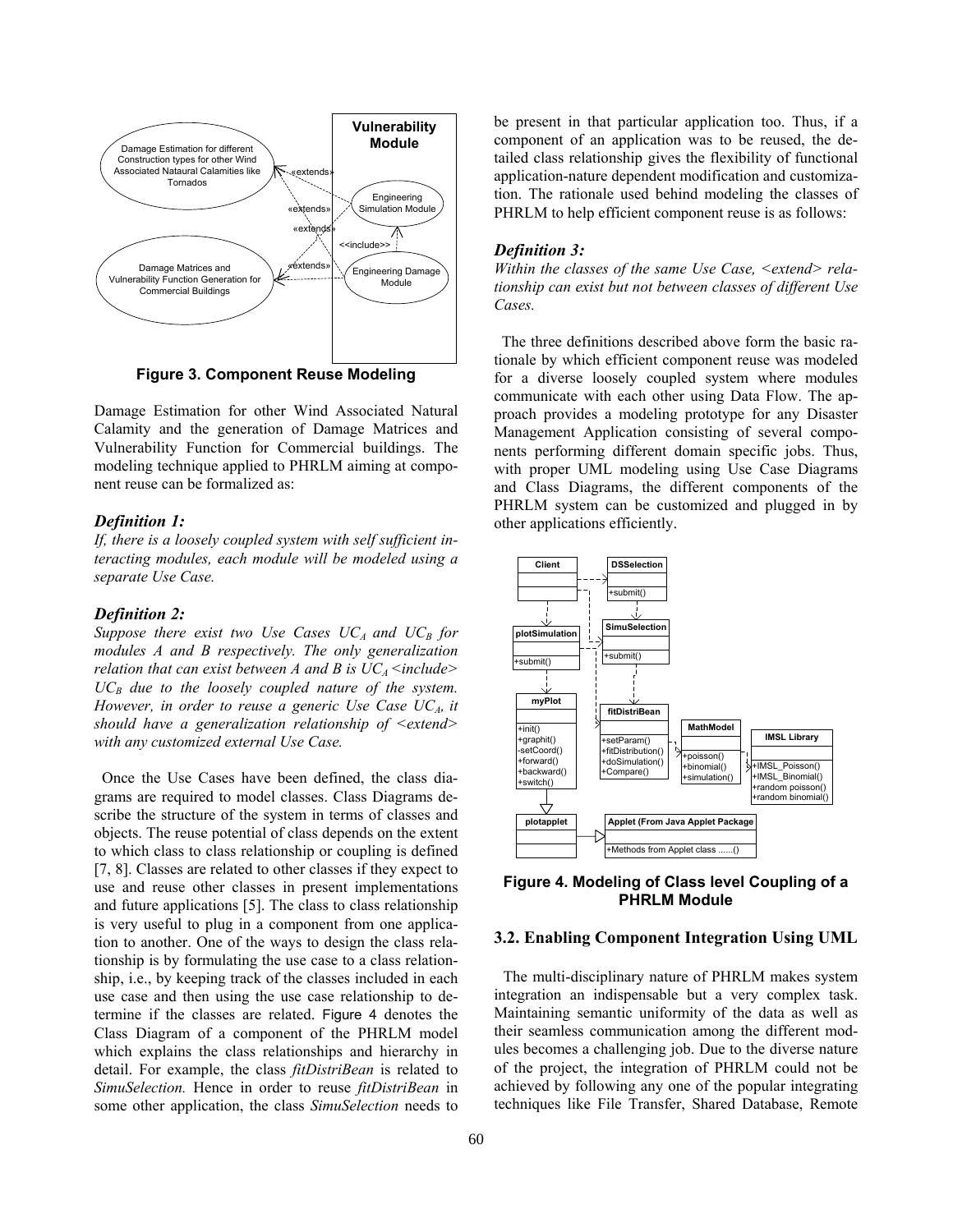Procedure Invocation or Messaging in their absolute forms, instead it required a combination of these techniques and customization at some places to suit the requirements of the project. From the implementation point of view, semantic integration is achieved by selecting the key terms across the entire application and making them uniform. Due to domain specific requirements, these key terms have different local meanings which were resolved using a mapping technique that involved the mapping of local terms with the global terms. Asynchronous messaging technique is used to integrate the loosely coupled components of the system by overcoming the limitations of latency and unreliability. To achieve the above technique, each module is developed into a web-based application and they are made to communicate through Event Messaging and Document Messaging over a secured channel. For data that is too voluminous or too sensitive to be transmitted over communication channel, a centralized database is used for storage, maintenance and efficient access of sensitive data.



## **Figure 5. Semantic Integration Modeling for Global Concept "Minimum Pressure"**

 The above integration methodologies and planning for PHRLM explicitly depicts the use of several integration approaches which calls for an efficient modeling representation of the entire integration approach for formalization and efficient understanding. The integration methodologies adopted in PHRLM cannot be compared with any Enterprise Integration Architecture as it has an essential research approach which calls for constant revision and update of requirements as well as design thus hindering it from following the strict life-cycle of any enterprise integration architecture (e.g. CIMOSA [3] and ARIS [1] ) which is composed of domain identification, concept design, requirement definitions, design specifications, implementation description, domain operation and decommission definition [10]. Here, we propose an integration modeling specification for PHRLM which can be extended for other Disaster Management and Recovery Systems. The modeling involves combination of the UML Data Modeling Technique [4] and Use Case and Class Diagrams to depict the integration plans utilized by PHRLM.

 In our system, Semantic Integration is modeled using Use Case Diagrams with generalization relationship depicting the semantic uniformity. For each global term all

the modules using it are related to one another by a  $\leq$  include> relationship to depict the flow. The method can be formalized with the following definition.

### *Definition 4:*

*If Module A, Module B and Module C use a global concept I with different local terms, then there exist a Use Case U<sub>I</sub> for the global concept I which consists of the use cases for Module A, B and C and the local terms in each of them related to each other by a <include> relationship depicting the presence of the Global Term I in each one of them.* 

 The above definition is explained in Figure 5 where the use of the global concept "*the minimum pressure of the hurricane"* in different modules is illustrated. In Wind Field Module, the term *Minimum Pressure* is synonymous to the term *Central Pressure* in Storm Track module, both depicting the concept of minimum pressure of a hurricane.

 The integration through messaging is modeled using Sequence Diagrams for pairs of modules that communicate with one another. The sequence diagram for individual module also depicts the communication among the different sub-modules within the module. The proposed concept is conceptualized with the following definition.



### *Definition 5:*

*If Module A communicates with Module B, then there ex*ists a Sequence Diagram S<sub>AB</sub> which depicts the communi*cation sequence among them.* 



**Figure 7. UML based Data Modeling**